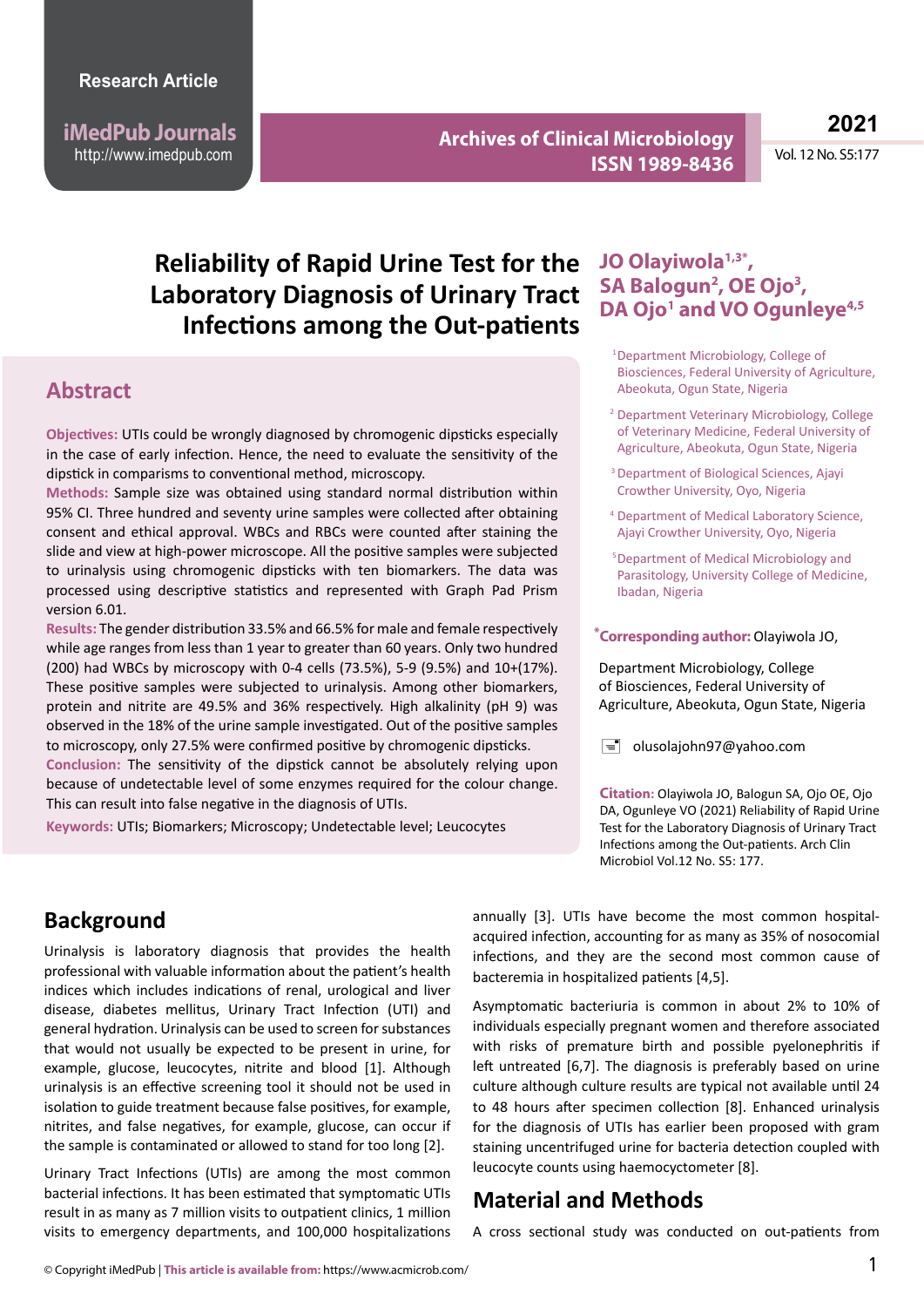selected hospitals which cut across different age groups. Three locations in Oyo State were randomly selected which include Ibadan, Shaki and Ogbomoso. All the out-patients enrolled in the study were duly informed about the study and verbal consents were obtained before collecting the urine sample along with their age and gender. Urine samples were collected by standard mid-stream clean-catch method from all the consented subjects using sterile universal bottles and transported to the laboratory for urinalysis and culturing. The study was conducted from 2017 to 2020.

#### **Sample size determination**

The consent of the subjects will be sought by filling the Informed Consent Form. A total of three hundred and seventy (370) midstream urine samples will be collected with sample size determination according to Mulualem, et al. [9].

$$
\frac{Z_{1-\alpha/2}^2 \times P(1-P)}{d^2}
$$

Z is standard Normal Distribution where region within 95% confidence interval is accepted.

P is proportion of the target population expected with the desired characteristics, 60% (0.6) according to previous study of [9].

#### **Microscopy urinalysis**

A 10-mL aliquot of urine was centrifuged at 1500 rpm for 5 minutes. The supernatant was removed and the sediment was resuspended into solution with 1 mL of supernatant. One drop (0.4 mL) of the resuspended sediment was placed onto a microscope slide and stained with methylene blue stain, covered, and examined under 100X and 400X magnifications. The results as the number of WBCs and RBCs per High-Power Field (HPF) and bacteriuria (400X magnification) were interpreted according to the method Wanjian, et al. [10].

#### **Rapid test strips urinalysis**

Urine samples were investigated for macroscopic analysis using standard dip sticks which is contains ten markers and result is read based on the manufacturer's recommendation and the method of Wanjian, et al. [10]. The markers on the dip sticks were blood (Erythrocytes and haemoglobins), Specific Gravity (SG), Leucocytes (LEU), pH, Ketones (KET), Glucose (GLU), Nitrites (NIT), Proteins (PRO), Urobilinogen (URO), Bilirubin (BIL).

#### **Statistical analysis**

Data obtained were entered into excel 2013 version and analyzed using SPSS version 20 to generate descriptive statistics. Descriptive statistics such as frequency and percentage were employed to analyze the data. Frequency tables were used for the macroscopic data, GraphPad Prism version 6.01 was used for all the bar chart while Excel version 2013 was used for all the pie charts.

### **Results**

The sex and age distribution of the participants that gave consent about sample collection (Urine) using the sample universal bottle was observed to 33.5% male and 66.5% female. The age distribution was observed to range from less than 1 to greater than 60 years. The highest occurring age group is 30-39 years (**Table 1**).

Chromogenic combo test strips with ten biomarkers used in the macroscopic study revealed that only 22% and 16.5% were positive to haemoglobin and erythrocyte which is an indication of red blood cells in the urine. The percentage occurrence of bilirubin, urogen, ketone, glucose, protein, and nitrite were 5.5%, 15%, 2%, 12%, 49.5% and 36% respectively as shown in **Table 1**.

The pH of the urine samples was found to range from 5 to 9 however it was observed that pH 6 was the highest occurring (41%) while pH 8 was the lowest occurring (8%) in the study (**Figure 1**). The specific gravity of the urine samples investigated ranges from 1.000 to 1.030. The minimum occurring specific gravity is 1.020 which is 3% while 1.010, 1.000 and 1.005 are having higher occurrence with 20%, 23% and 26% respectively (**Figure 2**).

|  |                 | <b>Table 1</b> : Descriptive and macroscopic analysis of urine samples using |  |  |  |
|--|-----------------|------------------------------------------------------------------------------|--|--|--|
|  | Comb 10 strips. |                                                                              |  |  |  |

| <b>Variables</b> | <b>Variables</b> | <b>Frequency</b> | Percentage     |  |
|------------------|------------------|------------------|----------------|--|
|                  | Male             | 67               | 33.5           |  |
| Sex              | Female           | 133              | 66.5           |  |
|                  | $0 - 9$          | 20               | 10             |  |
|                  | 10-19            | 19               | 9.5            |  |
|                  | $20 - 29$        | 24               | 12             |  |
| Age              | 30-39            | 46               | 23             |  |
|                  | 40-49            | 36               | 18             |  |
|                  | 50-59            | 10               | 5              |  |
|                  | $60+$            | 45               | 22.5           |  |
| Hb               | Positive         | 44               | 22             |  |
|                  | Negative         | 156              | 78             |  |
|                  | Positive         | 33               | 16.5           |  |
| Ery              | Negative         | 167              | 83.5           |  |
| Bil              | Positive         | 11               | 5.5            |  |
|                  | Negative         | 189              | 94.5           |  |
| Uro              | Positive         | 30               | 15             |  |
|                  | Negative         | 170              | 85             |  |
| Ket              | Positive         | $\overline{4}$   | $\overline{2}$ |  |
|                  | Negative         | 196              | 98             |  |
|                  | Positive         | 24               | 12             |  |
| Glu              | Negative         | 176              | 88             |  |
| Pro              | Positive         | 99               | 49.5           |  |
|                  | Negative         | 101              | 50.5           |  |
|                  | Positive         | 72               | 36             |  |
| <b>Nit</b>       | Negative         | 128              | 64             |  |

**Note:** The results of the macroscopic parameters of the urine samples evaluated with percentage occurrence of the parameters considered as positive while those that do not contain the properties were considered negative.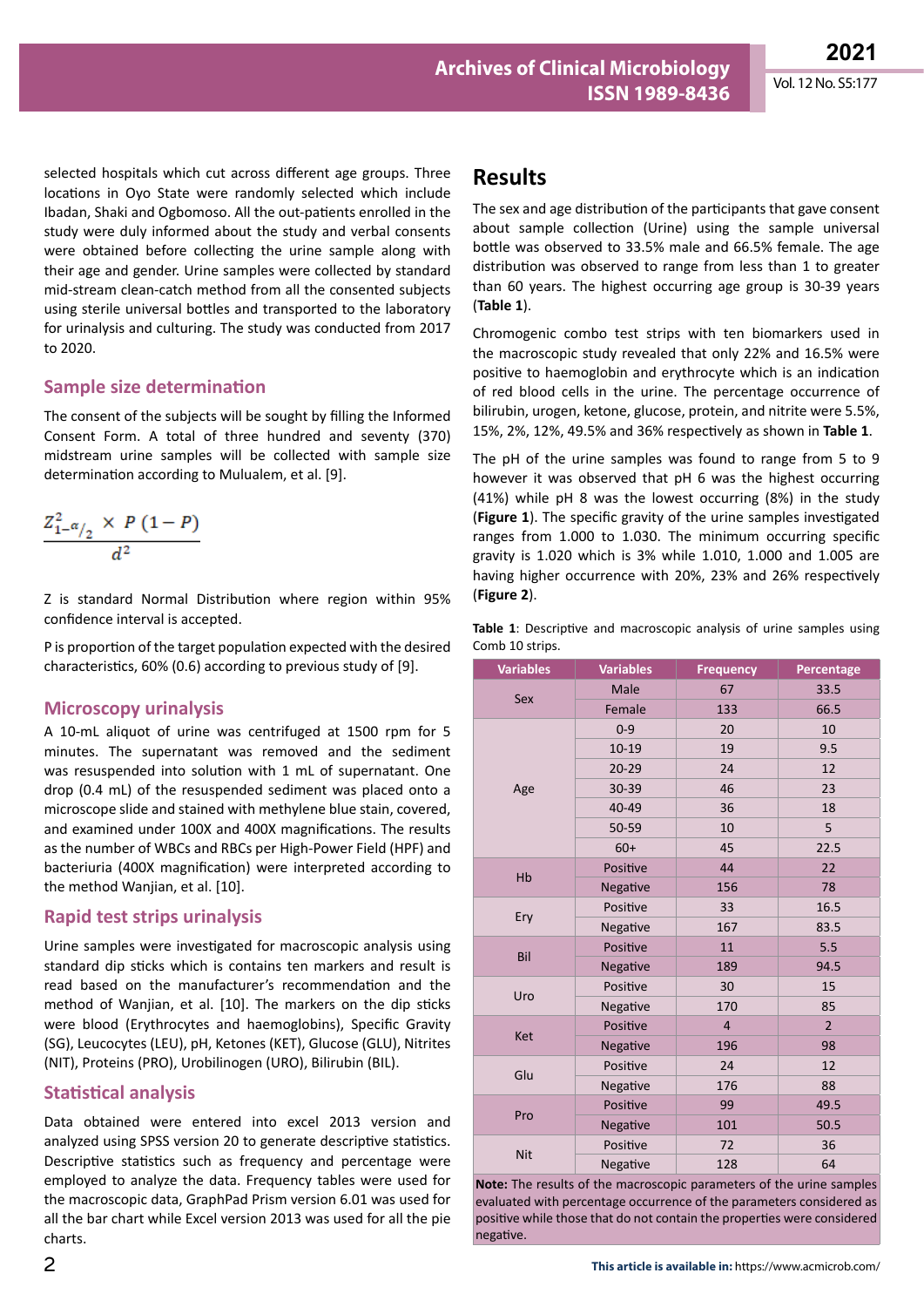**2021**

#### **Archives of Clinical Microbiology ISSN 1989-8436** Vol. 12 No. S5: 177





amount of the dissolved substances in the urine were expressed in percentages based on the evaluation using chromogenic dipsticks technique. 1 1.005 1.01 1.015 1.02 **Note:** 





The microscopic count of the white blood cells (Leucocytes) using convectional wet prep method revealed that 147 (73.5%) of the urine samples were having leucocyte counts of less than 4 cells. The White Blood Cells level of 5-9 cells was found to be 19 (9.5%) while that of leucocyte counts greater than 10 cells was observed to be 34 (17.0%) as shown in **Figure 3**.

The Leucocyte occurrence in the urine sample was observed to be 55 (27.5%) in the test performed with Combo 10 test strips. However, the remaining sample tested negative were 145 (72.5%) leucocytes as shown in **Figure 4**.

### **Discussion**

There were more female from whom the urine samples were collected and the age was from less than one year to 60 years. Some of the samples obtained from the out-patients contain red blood cells because of the presence of haemoglobin and erythrocytes. Other chemical substances found in the urine samples are bilirubin, urogen, ketone, glucose, protein and nitrites. The use of rapid kit for the diagnosis of UTIs could be important because of the speed in obtaining result which is similar to report of Hagay [11] that rapid test was good predictor of bacteriuria especially in pregnancy. It was found in this study that hemoglobin and erythrocyte in the urine samples were 22% and 16.5% respectively. The proportion of Urobilinogen in the freshly voided urine samples was observed to be 15% while ketone was 4% in all the samples investigated. The occurrence of the glucose in all the samples confirmed positive by microscopy was 12% however, protein level was 49.5%. The proportion of nitrite in the samples was 36%. It has earlier reported by Birgul, et al. [12] that NIT test has high specificity for detecting asymptomatic bacteriuria however it has about low specificity which similar to our finding where sensitivity was found to be 36%. The positive NIT test indicates that nitrites has been produced from the reduction of nitrite by enteric bacteria especially genera of *Enterobacteriaceae*  [13]. The sensitivity level of the NIT test has also been reported to be low (37%-67%) by several studies [6,7,12]. False negative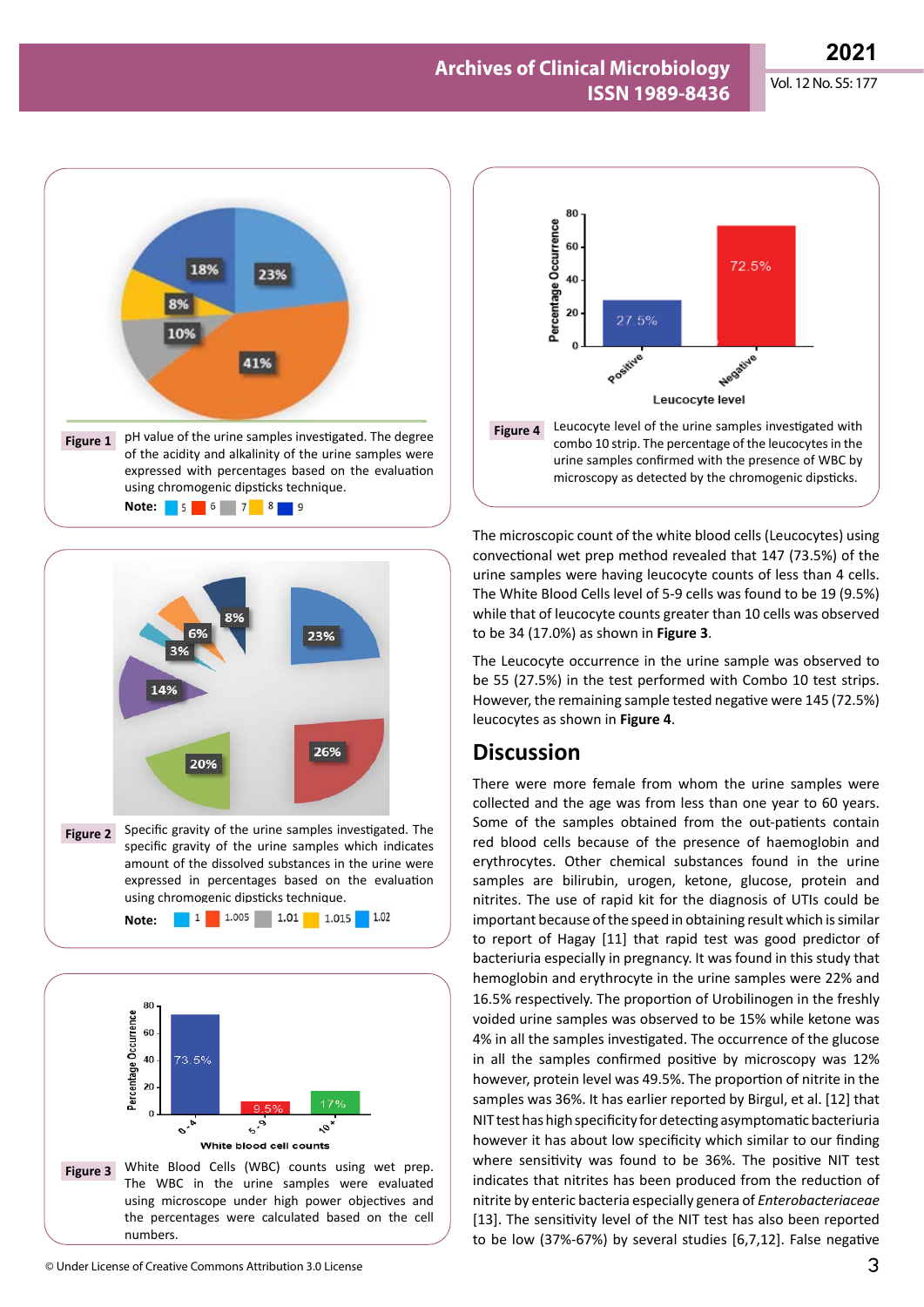may occur when the UTIs have been caused by organisms that do not contain nitrate reductase or when urine has not stayed for sufficient long period in the bladder for the reduction of nitrate to occur or lack of nitrate-related diet [12]. The pH that most common in all the patients is pH 6 while few of the patients had void urine that has pH of 8 in the investigation. The pH of normal urine is normally acidic however, pH ranges from 5.0-8.0 is considered normal according to Higgins [14] which falls within the pH ranges obtained in our work. It was found that 18% of the out-patients had pH that tends towards high alkality (pH 9) which is an indication of certain bacteria like Proteus, Klebsiella or Pseudomonas based on the report of Higgins, [14]. The specific gravity which is an indication of the level of dissolved substances in the urine. The prominent specific gravity in the urine sample investigated is 1.005 however the normal SG range of urine is 1.001-1.035 [15], depending on the solutes contained in the urine which is range obtained in this study. Low specific gravity of 1.000 and 1.005 were observed to have higher proportion in this work which indicate high fluid intake [16]. The presence of leucocyte in the urine was an indication of infection in the patients enrolled in this study. It was found that 27.5% of the samples investigated were positive leucocytes by chromogenic combo test strips however; all the samples were found with white blood cells although very low counts (0-4 cells) was found to be 73.5%. The weakness of the chromogenic combo test strip could be inability to detect low level of white blood cells (leucocytes) in the urine samples. The occurrence of leucocytes is associated with UTI however may indicate more severe renal problems [14].

## **Conclusion**

There are more female than male associated with urinary tract infection. Some of the disease parameters like urogen, ketone, bilirubin, glucose, protein and nitrite were found in the urine sample which implies occurrence of disease in the patient. Detection and enumeration of white blood cells (Leucocytes) by chromogenic combo strip and microscopy observed in this work indicates that there is an infection in the out-patients. The specificity of chromogenic combo strip was observed not to detect white blood cells (leucocyte)  $\leq$  4 cells. So, specificity of the chromogenic combo strip is based on the increased leucocyte counts that is the leucocyte level must be at detectable level.

## **Conflict of Interest**

The authors declared that there is no conflict of interest.

## **Research Funding**

No funding

## **Authors Contribution**

All the authors contributed to the research and writing of the manuscript and approves the publication.

# **Informed Consent**

The out-patients were duly informed verbally before samples were collected for the analysis.

## **Ethical Approval**

The research was approved by The Research Ethics Committee, Faculty of Natural Sciences, Ajayi Crowther University, Oyo, The approval number (FNS/ERC/2017/021) was given for the conduct of the research. s.

## **References**

- 1. [Devillé WL, Yzermans JC, Duijn van NP, Bezemer PD, Bouter](https://doi.org/10.1186/1471-2490-4-4)  [LM, et al. \(2004\) The urine dipstick test useful to rule out](https://doi.org/10.1186/1471-2490-4-4)  [infections. A meta-analysis of the accuracy. BMC Urol. 4: 1-14.](https://doi.org/10.1186/1471-2490-4-4)
- 2. [Simerville JA, Maxted WC, Pahira JJ \(2005\) Urinalysis: A](https://www.aafp.org/afp/2005/0315/p1153.html?utm_medium=email&utm_source=transaction)  [comprehensive review. Am Fam Physician 71: 1153-1162.](https://www.aafp.org/afp/2005/0315/p1153.html?utm_medium=email&utm_source=transaction)
- 3. [Wilson ML, Gaido L \(2004\) Laboratory diagnosis of urinary](https://doi.org/10.1086/383029)  [tract infections in adult patients. Clin Infec Dis 38: 1150-1158.](https://doi.org/10.1086/383029)
- 4. [Stamm WE \(2002\) Scientific and clinical challenges in the](https://doi.org/10.1016/S0002-9343(02)01053-7)  [management of urinary tract infections. Am J Med 113:1S-4S.](https://doi.org/10.1016/S0002-9343(02)01053-7)
- 5. [Weinstein MP, Towns ML, Quartey SM, Mirrett S, Reimer LG,](https://doi.org/10.1093/clind/24.4.584)  [et al. \(1997\) The clinical significance of positive blood cultures](https://doi.org/10.1093/clind/24.4.584)  [in the 1990s: A prospective comprehensive evaluation of the](https://doi.org/10.1093/clind/24.4.584)  [microbiology, epidemiology, and outcome of bacteremia and](https://doi.org/10.1093/clind/24.4.584)  [fungemia in adults. Clin Infect Dis 24: 584-602.](https://doi.org/10.1093/clind/24.4.584)
- 6. [Etherington IJ, James DK \(1993\) Reagent strip testing of](https://doi.org/10.1111/j.1471-0528.1993.tb14303.x)  [antenatal urine specimen for infection. Br J Obstet Gynaecol](https://doi.org/10.1111/j.1471-0528.1993.tb14303.x)  [100: 806-808.](https://doi.org/10.1111/j.1471-0528.1993.tb14303.x)
- 7. [Millar L, Debuque L, Leialoba C, Grandinetti A, Killeen J \(2000\)](https://doi.org/10.1016/S0029-7844(99)00597-9)  [Rapid enzymatic urine screening test to detect bacteriuria in](https://doi.org/10.1016/S0029-7844(99)00597-9)  [pregnancy. Obstet Gynaecaolo 95: 601-604.](https://doi.org/10.1016/S0029-7844(99)00597-9)
- 8. [Armengol CE, Hendley JO, Schlager TA \(2001\) Should we](https://journals.lww.com/pidj/Fulltext/2001/12000/Should_We_Abandon_Standard_Microscopy_When.18.aspx)  [abandon standard microscopy when screening for urinary](https://journals.lww.com/pidj/Fulltext/2001/12000/Should_We_Abandon_Standard_Microscopy_When.18.aspx)  [tract infections in young children? Pediatr Infect Dis J 20:](https://journals.lww.com/pidj/Fulltext/2001/12000/Should_We_Abandon_Standard_Microscopy_When.18.aspx)  [1176-1177.](https://journals.lww.com/pidj/Fulltext/2001/12000/Should_We_Abandon_Standard_Microscopy_When.18.aspx)
- 9. [Mulualem Y, Kasa T, Mekonnen Z, Suleman S \(2012\)](https://www.ajol.info/index.php/eajph/article/view/110161)  [Occurrence of extended spectrum beta \(b\)-lactamases in](https://www.ajol.info/index.php/eajph/article/view/110161)  multi-drug resistant *Escherichia coli* [isolated from a clinical](https://www.ajol.info/index.php/eajph/article/view/110161)  [setting in Jimma University Specialized Hospital, Jimma, and](https://www.ajol.info/index.php/eajph/article/view/110161)  Southwest Ethiopia. *[East Afr J Public Health](https://www.ajol.info/index.php/eajph/article/view/110161)* 9: 58-61.
- 10. [Wanjian Gu, Weizhou H, Jie Z, Shining Q, Huiling C, et al. \(2020\)](https://doi.org/10.1038/s41598-020-76352-3)  [Evaluation of urinary inflammatory index in rapid screening of](https://doi.org/10.1038/s41598-020-76352-3)  [urinary tract infection. 19306.](https://doi.org/10.1038/s41598-020-76352-3)
- 11.[Hagay Z, Levy R, Miskin A, Milman D, Sharabi H, et al. \(1996\)](https://doi.org/10.1016/0029-7844(95)00451-3)  [Uriscreen, a rapid enzymatic urine screening test: Useful](https://doi.org/10.1016/0029-7844(95)00451-3)  [predictor of significant bacteriuria in pregnancy. Obstet](https://doi.org/10.1016/0029-7844(95)00451-3)  [Gynaecol 87: 410-413.](https://doi.org/10.1016/0029-7844(95)00451-3)
- 12. [Kacmaz B, Cakir O, Aksoy A, Biri A \(2006\) Evaluation of rapid](https://www.researchgate.net/publication/6852926_Evaluation_of_rapid_urine_screening_tests_to_detect_asymptomatic_bacteriuria_in_pregnancy)  [urine screening tests to detect asymptomatic bacteriuria in](https://www.researchgate.net/publication/6852926_Evaluation_of_rapid_urine_screening_tests_to_detect_asymptomatic_bacteriuria_in_pregnancy)  [pregnancy. Jpn J Infect Dis 59: 261-263.](https://www.researchgate.net/publication/6852926_Evaluation_of_rapid_urine_screening_tests_to_detect_asymptomatic_bacteriuria_in_pregnancy)
- 13. [Semeniuk H, Church D \(1999\) Evaluation of the leucocyte](https://doi.org/10.1128/JCM.37.9.3051-3052.1999)  [esterase and nitrite urine dipstick screening tests for detection](https://doi.org/10.1128/JCM.37.9.3051-3052.1999)  [of bacteriuria in women with suspected uncomplicated](https://doi.org/10.1128/JCM.37.9.3051-3052.1999)